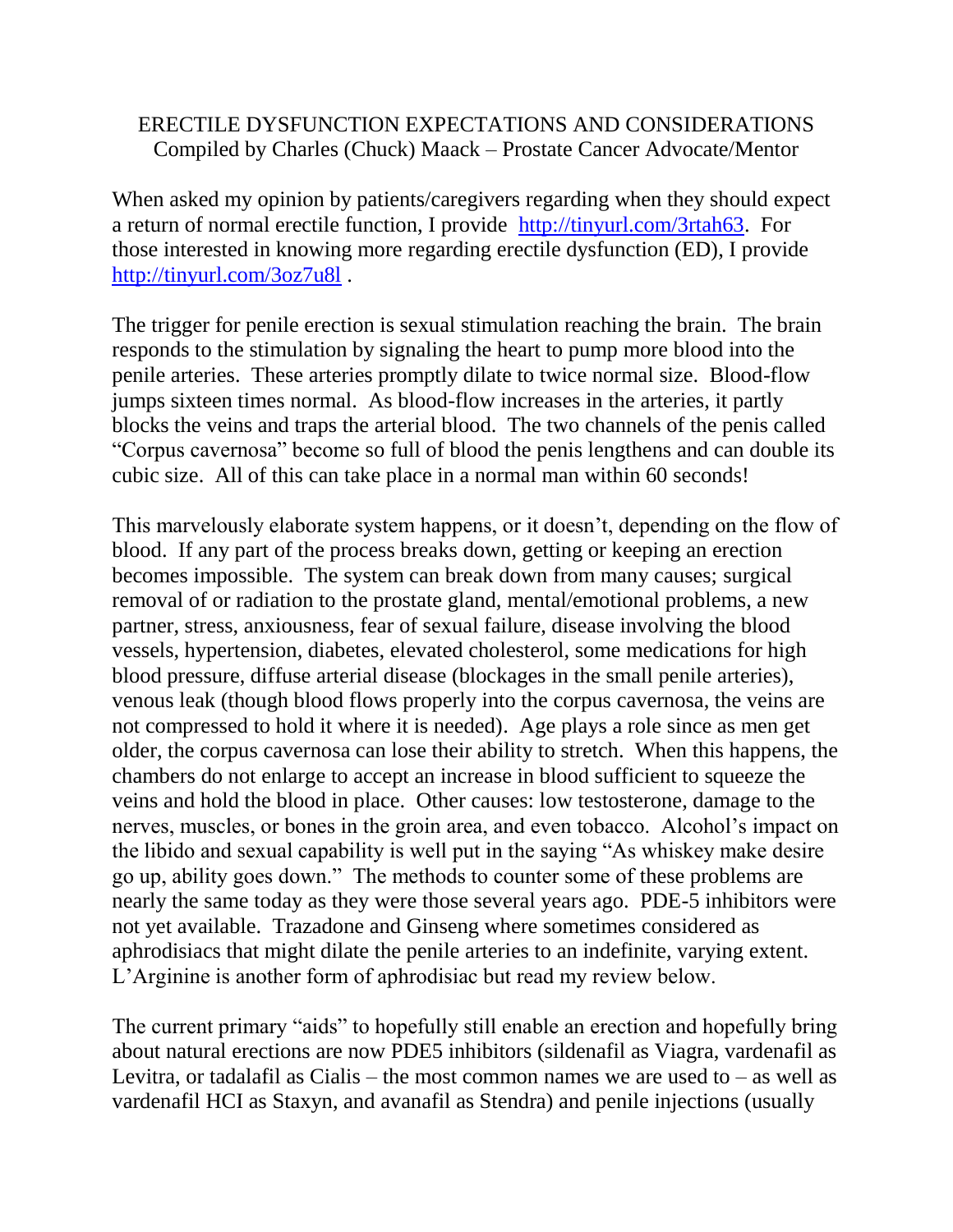bimix or trimix), since both enhance arterial blood flow as well as necessary oxygenation of penile tissue.

A suggestion in the event venous leak may be the culprit is to take a ring from a Vacuum Erection Device (VED) and with penile injection move the ring to the base of the penis to hopefully hold the blood in for sufficient time for intercourse.

My opinion regarding L-arginine:

A man taking this product also asked what I thought of L-Citrulline, since he had read that it is found in various fruits and supposedly is another form of aphrodisiac. Since Citrulline is a precursor to Arginine I felt an explanation of both the good as well as (and I think more importantly) the dangerous effects that could come from taking L-Arginine. Though many have apparently fared without problems with use of this product, there is much evidence of the harm that can come from side effects and drug interactions to those making use of the product without studying the product and having a physician participating in overseeing its use who is, himself/herself, reasonably knowledgeable in the product.

My advice when it comes to L-Arginine: Every so often L-arginine is recommended to those experiencing Erectile Dysfunction (ED). All well and good IF the side effects AND drug interactions are known before consuming. Use by those with heart issues and/or those already experiencing heartburn or ulcers should be avoided. Pay particular attention to the "Possible Drug Interactions" identified below. L-Arginine is not an herb appropriate to everyone.

What to know about L-Arginine before consuming:

# Erectile Dysfunction•

L-arginine has been used for erectile dysfunction. Like the drug sildenafil citrate (Viagra), L-arginine is thought to enhance the action of nitric oxide, which relaxes muscles surrounding blood vessels supplying the penis. As a result, blood vessels in the penis dilate, increasing blood flow, which helps maintain an erection. The difference in how they work is that Viagra blocks an enzyme called PDE5 which destroys nitric oxide and L-arginine is used to make nitric oxide.

In one study, 50 men with erectile dysfunction took either 5 grams of L-arginine per day or a placebo. After six weeks, more men in the L-arginine group had an improvement compared to those taking the placebo. Unlike Viagra, L-arginine must be taken daily.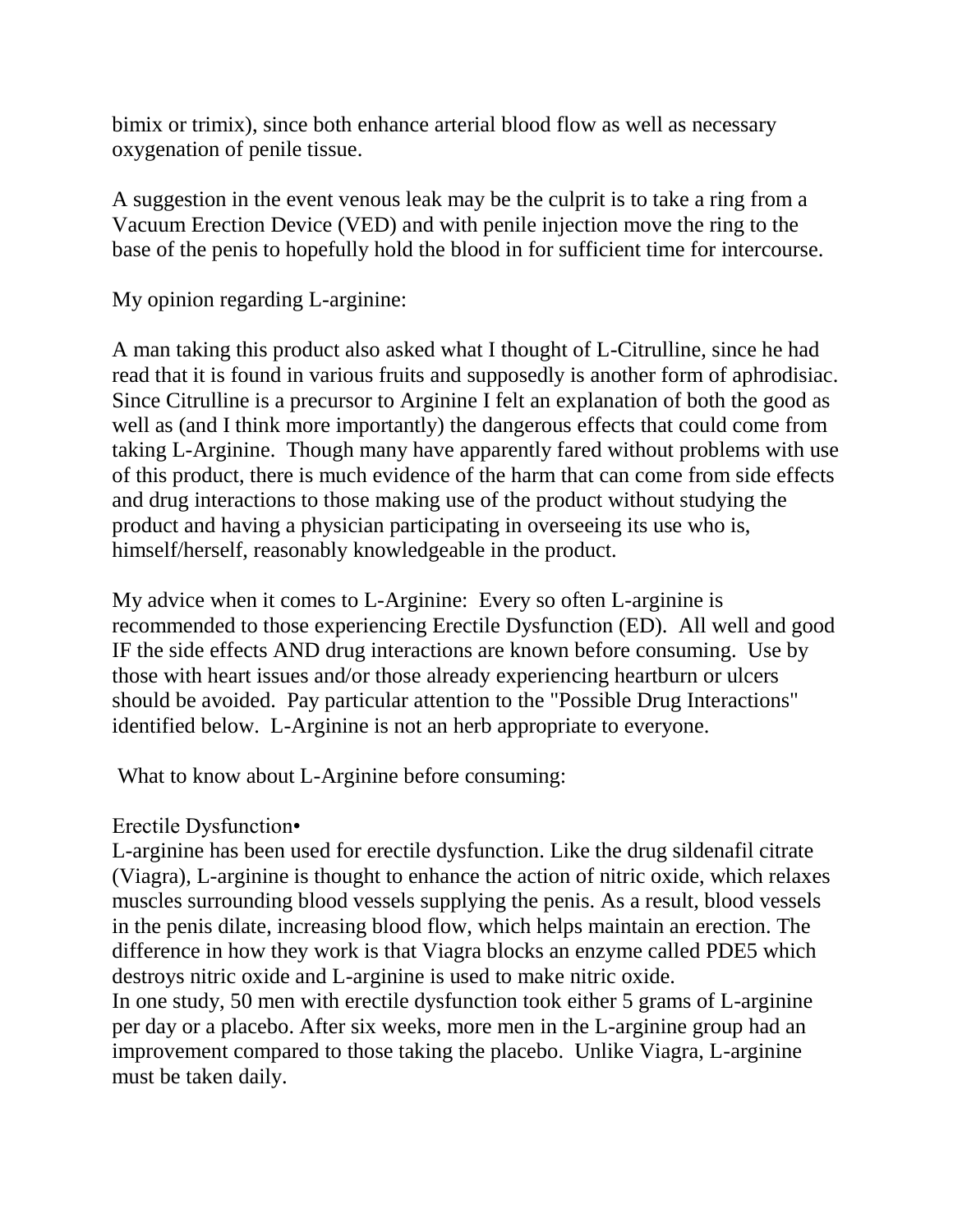#### Wound healing

L-arginine's possible activity in wound repair may be due to its role in the formation of L-proline, an important amino acid that is essential for the synthesis of collagen.

## Other Conditions

L-arginine is also used for high blood pressure, migraines, sexual dysfunction in women, intermittent claudication, and interstitial cystitis.

## Sources of L-Arginine

L-arginine is conditionally essential, which means that the body normally has enough. It's produced in the kidney and to a lesser extent, in the liver.

Food sources of L-arginine include plant and animal proteins, such as dairy products, meat, poultry, fish, and nuts. The ratio of L-arginine to lysine is also important - soy and other plant proteins have more L-arginine than animal sources of protein.

Severe burns, infections, and injuries can deplete the body's supply of arginine. Under these conditions, L-arginine becomes essential and it is necessary to ensure proper intake to meet the increased demands.

L-arginine is also essential for children with rare genetic disorders that impair the formation of L-arginine.

Side Effects of L-Arginine (MY NOTE: This is the important stuff to be aware) L-arginine may lower blood pressure because it is involved in the formation of nitric oxide. It may also result in indigestion, nausea, and headache.

L-arginine should not be used following a heart attack. If you have a history of heart disease, consult your doctor before taking L-arginine.

Higher doses of arginine can increase stomach acid, so it may worsen heartburn, ulcers, or digestive upset cause by medications. Arginine appears to increase stomach acid by stimulating the production of gastrin, a hormone that increases stomach acid.

L-arginine may also alter potassium levels, especially in people with liver disease. People with kidney disease and those who take ACE inhibitors or potassium sparing diuretics should not use supplemental L-arginine unless they are under